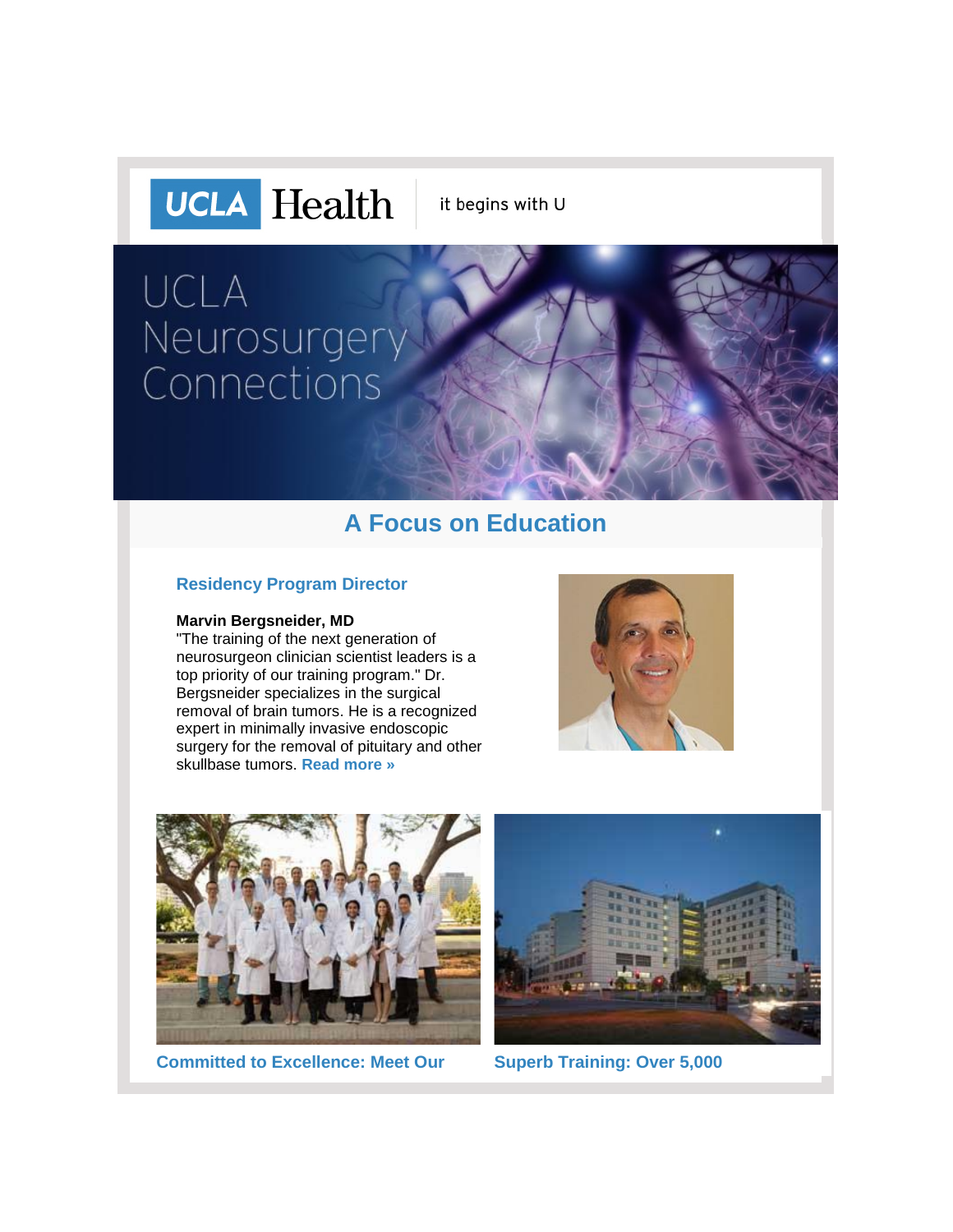#### **[Outstanding, Diverse Resident Team](http://r20.rs6.net/tn.jsp?f=001NW-DxpRWZ2Ce71cmFmnPFqh8AuROREm1Oagfpn_MFKHFMg_8sXfw-Bts6mNWNnQxkwuEjQb1NtE8sDTg19RBSIwiAI5mx3Ea-CkIyMa64fAun2F15tl6kzfj9H2_Dh6PYrwtznqS8LNnQj9DkCa_nN2JU_zSHlZHH_4bfntdbETIxFDeL5iI60B-bMk4xkr2FG1NX9a6n4A=&c=7_njRtPFRb19F0sdxQ5PNTS_zAvLyZU6lCedHSWBPdNAYjcb3gRD1Q==&ch=Hpfl7S3bviRUaMbS2WQl0j4DzFyuMm-0n5XVY2es8szJlnJEOAlUpw==) [Neurosurgical Operations Performed](http://r20.rs6.net/tn.jsp?f=001NW-DxpRWZ2Ce71cmFmnPFqh8AuROREm1Oagfpn_MFKHFMg_8sXfw-B-Mr6lW5ECGum67iTgqSStsI1B4OsQyX4dgV-CpCgYFLkNglIgrbZeHm7l1pqupzyXjrNImb2_74dArZa1MK2rzOVm8ZaL0X41tKrIKuZW3Ew8CU97oN1fRglk-bSygX0hjXu_j79dfHeAve9Nj8oY=&c=7_njRtPFRb19F0sdxQ5PNTS_zAvLyZU6lCedHSWBPdNAYjcb3gRD1Q==&ch=Hpfl7S3bviRUaMbS2WQl0j4DzFyuMm-0n5XVY2es8szJlnJEOAlUpw==)  [Annually](http://r20.rs6.net/tn.jsp?f=001NW-DxpRWZ2Ce71cmFmnPFqh8AuROREm1Oagfpn_MFKHFMg_8sXfw-B-Mr6lW5ECGum67iTgqSStsI1B4OsQyX4dgV-CpCgYFLkNglIgrbZeHm7l1pqupzyXjrNImb2_74dArZa1MK2rzOVm8ZaL0X41tKrIKuZW3Ew8CU97oN1fRglk-bSygX0hjXu_j79dfHeAve9Nj8oY=&c=7_njRtPFRb19F0sdxQ5PNTS_zAvLyZU6lCedHSWBPdNAYjcb3gRD1Q==&ch=Hpfl7S3bviRUaMbS2WQl0j4DzFyuMm-0n5XVY2es8szJlnJEOAlUpw==)**



**[A Dynamic Curriculum Designed to](http://r20.rs6.net/tn.jsp?f=001NW-DxpRWZ2Ce71cmFmnPFqh8AuROREm1Oagfpn_MFKHFMg_8sXfw-B-Mr6lW5ECG2ty3Q0FRNkC2aN8Im_5IdQNs8Kfg7y634rzAjij-3Mbge9UOiRwZG5qY2IU4MARGSMFwDL_4Hwr7OidKN-fwjuhjANAxwrr8mN-eDHCt5f0gRkQw5yKhSAqZ4fQLheGdENSgCS9zFws=&c=7_njRtPFRb19F0sdxQ5PNTS_zAvLyZU6lCedHSWBPdNAYjcb3gRD1Q==&ch=Hpfl7S3bviRUaMbS2WQl0j4DzFyuMm-0n5XVY2es8szJlnJEOAlUpw==)  [Meet the Needs of a Rapidly Advancing](http://r20.rs6.net/tn.jsp?f=001NW-DxpRWZ2Ce71cmFmnPFqh8AuROREm1Oagfpn_MFKHFMg_8sXfw-B-Mr6lW5ECG2ty3Q0FRNkC2aN8Im_5IdQNs8Kfg7y634rzAjij-3Mbge9UOiRwZG5qY2IU4MARGSMFwDL_4Hwr7OidKN-fwjuhjANAxwrr8mN-eDHCt5f0gRkQw5yKhSAqZ4fQLheGdENSgCS9zFws=&c=7_njRtPFRb19F0sdxQ5PNTS_zAvLyZU6lCedHSWBPdNAYjcb3gRD1Q==&ch=Hpfl7S3bviRUaMbS2WQl0j4DzFyuMm-0n5XVY2es8szJlnJEOAlUpw==)  [Excellence](http://r20.rs6.net/tn.jsp?f=001NW-DxpRWZ2Ce71cmFmnPFqh8AuROREm1Oagfpn_MFKHFMg_8sXfw-B-Mr6lW5ECGEC4Zuwf3aGcvubqXCZcy2mnkogdhOJ-fcYJ_OEGhw88ISlJmPyejdfuVPncZyB2yhcj73KYQ5N8whDVx1vIxtNOwGX2SAOxbpMc1qAF29JD2ggi3bsDA09nO3x0DksFs&c=7_njRtPFRb19F0sdxQ5PNTS_zAvLyZU6lCedHSWBPdNAYjcb3gRD1Q==&ch=Hpfl7S3bviRUaMbS2WQl0j4DzFyuMm-0n5XVY2es8szJlnJEOAlUpw==) [Field](http://r20.rs6.net/tn.jsp?f=001NW-DxpRWZ2Ce71cmFmnPFqh8AuROREm1Oagfpn_MFKHFMg_8sXfw-B-Mr6lW5ECG2ty3Q0FRNkC2aN8Im_5IdQNs8Kfg7y634rzAjij-3Mbge9UOiRwZG5qY2IU4MARGSMFwDL_4Hwr7OidKN-fwjuhjANAxwrr8mN-eDHCt5f0gRkQw5yKhSAqZ4fQLheGdENSgCS9zFws=&c=7_njRtPFRb19F0sdxQ5PNTS_zAvLyZU6lCedHSWBPdNAYjcb3gRD1Q==&ch=Hpfl7S3bviRUaMbS2WQl0j4DzFyuMm-0n5XVY2es8szJlnJEOAlUpw==)**



**[Establishing the Platform for Academic](http://r20.rs6.net/tn.jsp?f=001NW-DxpRWZ2Ce71cmFmnPFqh8AuROREm1Oagfpn_MFKHFMg_8sXfw-B-Mr6lW5ECGEC4Zuwf3aGcvubqXCZcy2mnkogdhOJ-fcYJ_OEGhw88ISlJmPyejdfuVPncZyB2yhcj73KYQ5N8whDVx1vIxtNOwGX2SAOxbpMc1qAF29JD2ggi3bsDA09nO3x0DksFs&c=7_njRtPFRb19F0sdxQ5PNTS_zAvLyZU6lCedHSWBPdNAYjcb3gRD1Q==&ch=Hpfl7S3bviRUaMbS2WQl0j4DzFyuMm-0n5XVY2es8szJlnJEOAlUpw==)** 

#### **Faculty Spotlight**

#### **Nader Pouratian, MD, PhD**

Dr. Nader Pouratian specializes in surgeries to restore and preserve brain function, including deep brain stimulation for movement disorders (and other emerging indications) and epilepsy surgery. In addition, he treats peripheral nerve and brachial plexus injuries and tumors. His research focuses on developing novel interventions and



technologies for neurological restoration. Dr. Pouratian is available for consultation at Ronald Reagan UCLA Medical Center. **[Read more »](http://r20.rs6.net/tn.jsp?f=001NW-DxpRWZ2Ce71cmFmnPFqh8AuROREm1Oagfpn_MFKHFMg_8sXfw-ArXWqd_kl4dUhahP0VYvuCp88a5d4LKtBXeVF5fzjkHOOeq4Cdf-XwyBZRqTuPDRLPF75_umWFk0SIhRBzDAEHEa6Q-DM6_BoJKA0Gi9qREbCPEmv9sDA7Xz36azs1X2nwesRqLDlx7amzc3ofxD6Q=&c=7_njRtPFRb19F0sdxQ5PNTS_zAvLyZU6lCedHSWBPdNAYjcb3gRD1Q==&ch=Hpfl7S3bviRUaMbS2WQl0j4DzFyuMm-0n5XVY2es8szJlnJEOAlUpw==)**

#### **UCLA MD Chat Webinars**

View the UCLA Department of Neurosurgery's collection of webinars on demand.

Topics include:

- Treatments for Pituitary Tumors
- Brain Aneurysms